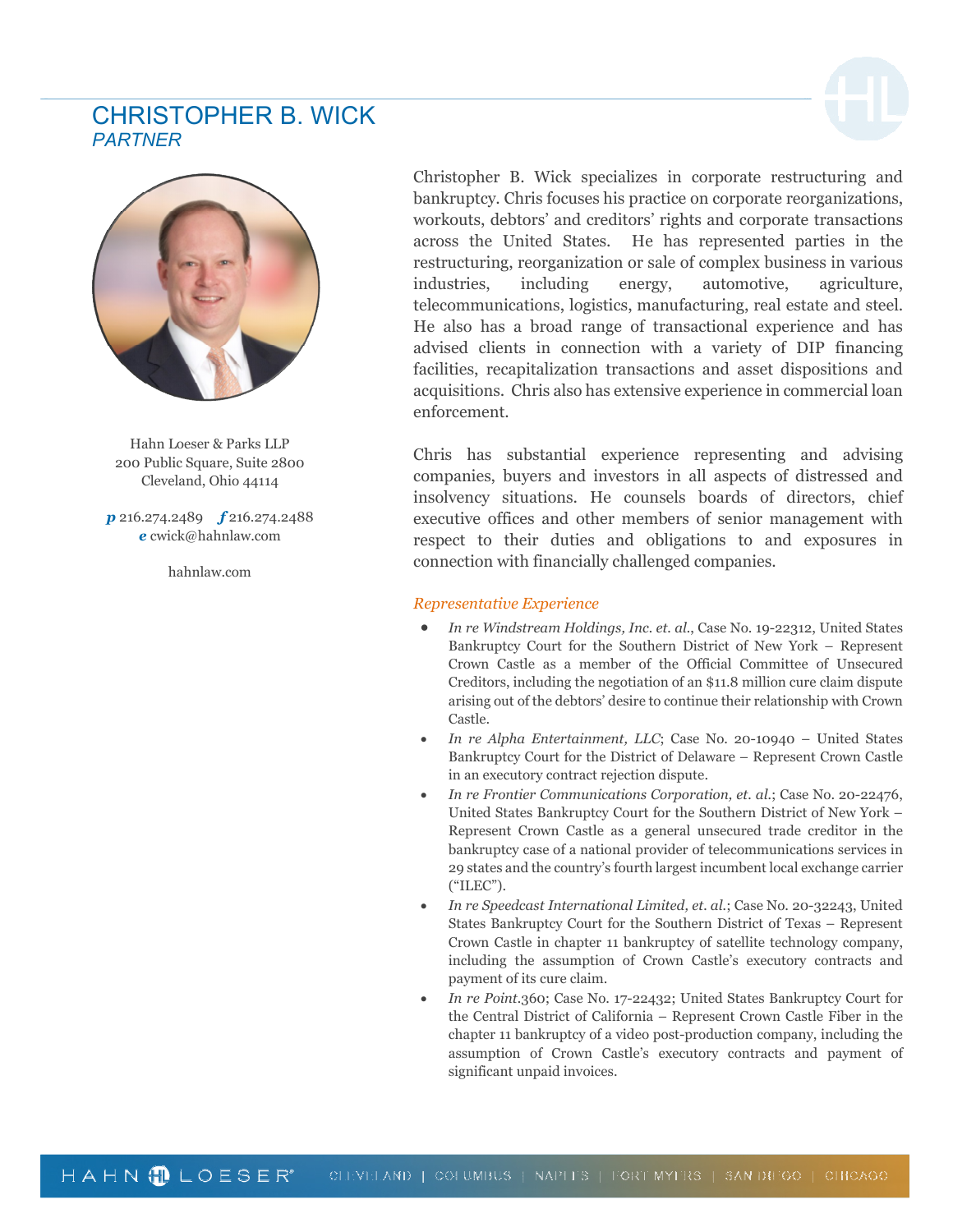## CHRISTOPHER B. WICK *PARTNER*

- *In re Limitless Mobile, LLC*, Case No. 16-12685, United States Bankruptcy Court of Delaware – Represent cell phone tower provider in Chapter 11 Bankruptcy of a rural wireless provider in Harrisburg, PA, including position on the official Committee of Unsecured Creditors and the Post Confirmation Liquidating Trust.
- *In re D&L Energy Inc.*, Case No. 13-40813, United States Bankruptcy Court for the Northern District of Ohio – Represents an oil and gas exploration and production company participating in certain joint ventures with the debtor entity, which has undertaken an effort to sell its assets.
- *In re Casa Media Partners, LLC*; case 15-16741; U.S. Bankruptcy Court for the Southern District of Florida.
- *Arch Coal, Inc*. case No. 16-40120, U.S., Bankruptcy Court for the Eastern District of Missouri, Eastern Division.
- *Ariana Energy, LLC*, case No. 14-51199-6RS, U.S. Bankruptcy Court for the Eastern District of Kentucky, Lexington.
- *In re Stelera Wireless LLC*, Case No. 13-13267, United States Bankruptcy Court for the Western District of Oklahoma – Represents a cell phone tower provider in the liquidation of a rural wireless communications network.
- *In re Evans Oil Company, et. al*., Case No. 9:11 bk 01515, United States Bankruptcy Court for the Middle District of Florida – Represented Debtors in the restructuring of \$35 million of secured debt and sale of the business entities.
- *In re Maritime Communications/Land Mobile, LLC* Case No: 11-13463; United States Bankruptcy Court for the Northern District of Mississippi – Represents a cell phone tower provider in the sale of a wireless communications network.
- *In re Arts Dairy LLC*, Case No. 09-32386, United States Bankruptcy Court for the Northern District of Ohio - Representing the secured lender to dairy farm operations of several-million-dollar credit.
- *AgStar Financial Services, FLCA*. Plaintiffs in several Federal Court foreclosures and receiverships in the Federal District Court for the Northern District of Ohio and Northern District of Indiana.
- *In re Metalworks et. al*., Case No. CV-09-687448, Cuyahoga County Ohio Court of Common Pleas - Represented a Tier 2 automotive supplier company in its restructuring and ultimate payout of its secured lender's \$35 million debt. In March 2009, filed state court dissolution proceeding to effectuate the sale of remaining assets, resulting in a substantial recovery for unsecured creditors.
- *In re Zohar Waterworks, LLC*, Case No. 09-11179, United States Bankruptcy Court for the District of Delaware - Represented a privately held leasing firm in Delaware Chapter 11 case in which the debtor had leased assets from a \$20 million sale leaseback transaction.
- *In re Kiebler Recreation LLC*, Case No. 10-15099, United States Bankruptcy Court for the Northern District of Ohio - Represented the unsecured creditors' committee in a New York located ski resort.
- *Advantage Renovations, Inc. v. Maui Sands Resort Co., LLC*, Case No. 08-CV0894 in the Erie County, Ohio Court of Common Pleas – Represent receiver of a failed water park/hotel resort.
- Other Chapter 11 bankruptcy representations include Nippon Electric Glass America, Inc. (Debtor); Horizon PCS Inc. (trade creditor, unsecured creditors' committee); Weirton Steel Corporation (trade creditor, unsecured creditors' committee member); Republic Engineered Products (secured lenders); Quaker City Castings (unsecured creditors' committee); Ohio Cast Products (unsecured creditors' committee); and National Century Financial Enterprises Inc. (litigant/creditor).
- Recent Chapter 11 bankruptcy representations also include Nippon Electric Glass America, Inc. (Debtor); Horizon PCS, Inc. (trade creditor, unsecured creditors' committee); Weirton Steel Corporation (trade creditor, unsecured creditors' committee member); Republic Engineered Products (secured lenders); Quaker City Castings (unsecured creditors' committee); Ohio Cast Products (unsecured creditors' committee); and National Century Financial Enterprises, Inc. (Litigant/Creditor).

## *Publications & Speaking Engagements*

- Speaker, "Bankruptcy Claims Trading," Financial Poise™ webinar, October 2018.
- Co-Chair, Cleveland Metropolitan Bar Association 2017 William J. O'Neill Bankruptcy Institute.
- Speaker, "Oil and Gas: A Distressed Industry," Cleveland Metropolitan Bar Association 2016 William J. O'Neill Bankruptcy Institute, June 2016.
- Author, "You Keep Using That Word: What Good Faith Impairment Means in a Reorganization Plan," American Bankruptcy Institute Journal, April 2016.
- Author, "The Intersection of Intellectual Property Law and Bankruptcy Law," Commercial Bankruptcy Litigation Manual, Second Edition, 2012-16.
- Speaker, "Bank Restructuring Challenges Current Issues in Energy Bankruptcies for the Energy Market," TMA Energy Summit, October 2015.
- Speaker, "Working With Experts," Financial Poise Webinar, September 2015.
- Speaker, "Intellectual Property in Modern Insolvency/ Restructuring Practice," Cleveland Metropolitan Bar Association 2016 William J. O'Neill Bankruptcy Institute, May 2015.